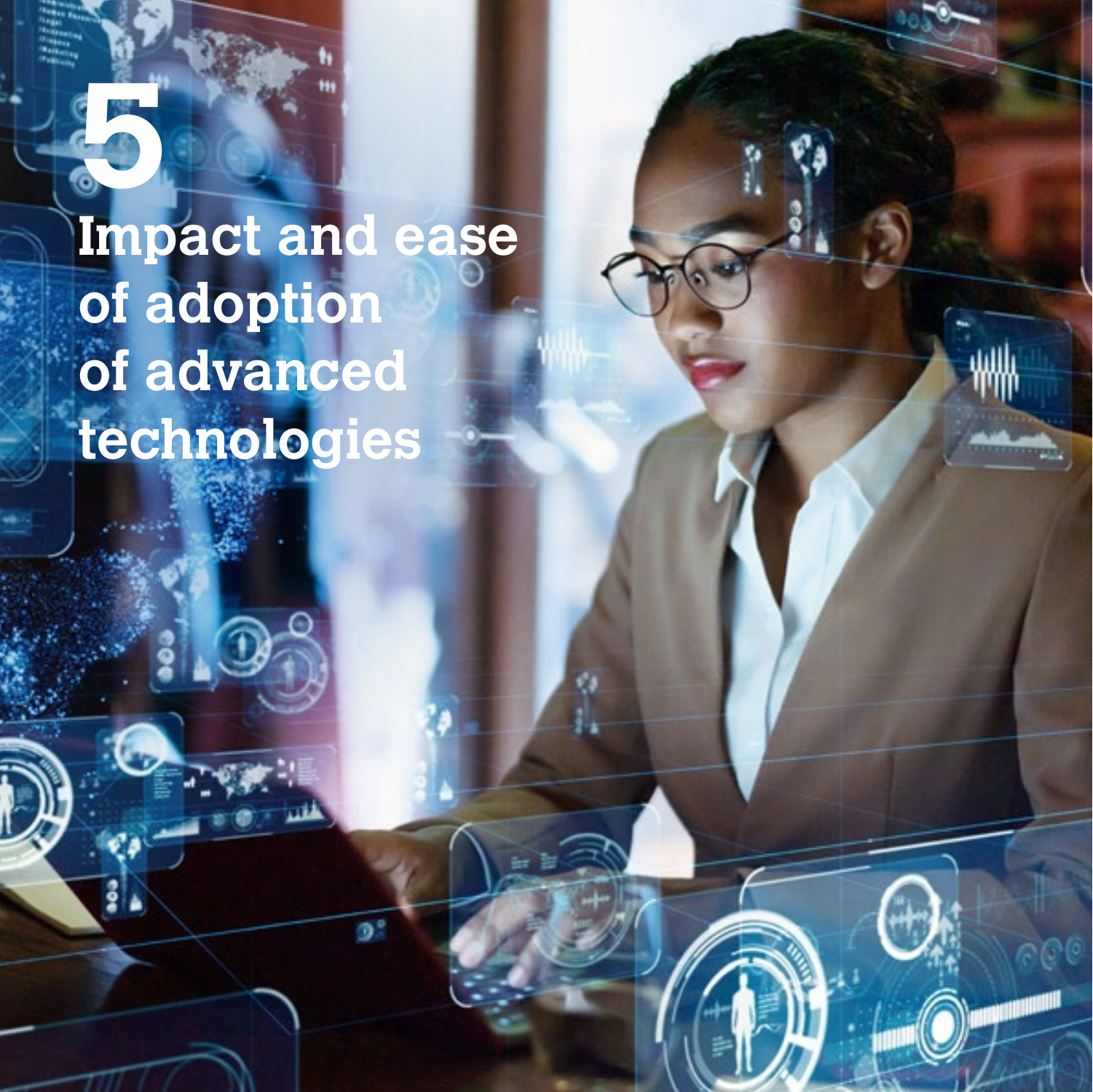## **The survey seeks to assess respondents' expectations of the positive impacts that technology will have on customs operations in the future.**

Big data, data analytics, AI and machine learning were considered to have the greatest future impact on customs operations. Out of 89 respondents, 36 gave it the highest mark of ten (see Figure 15).

Apart from one respondent, all others rated its impact at least a five. This shows a high level of confidence in a technology that has already been used for some time and the use of which is constantly increasing, in particular for improving the risk management capabilities of customs authorities.

**Although blockchain has great potential, many challenges could hinder its use.**

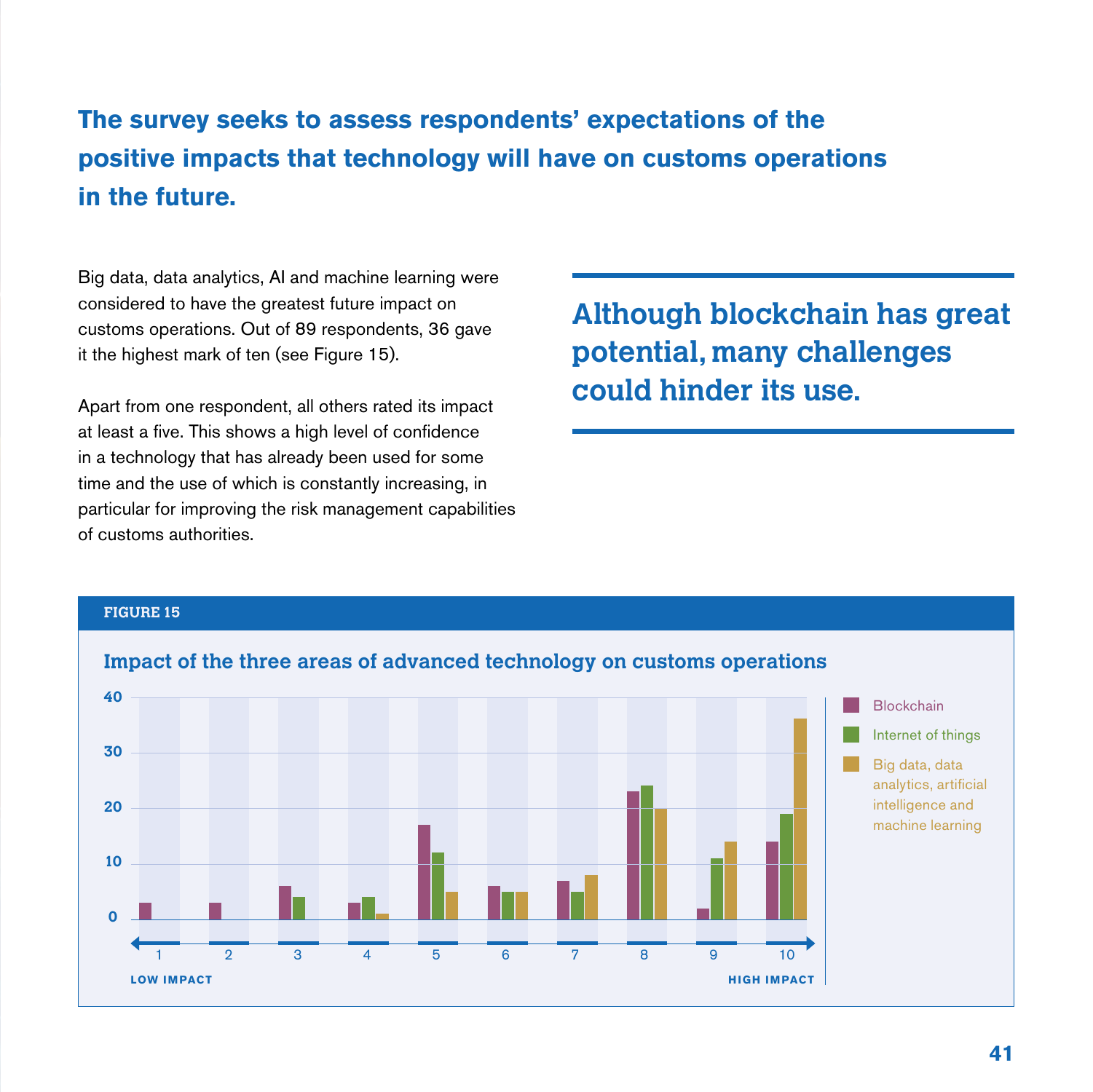Although blockchain has great potential, respondents felt that many important challenges at the implementation level could hinder its use by customs administrations. The fact that such a large share of respondents gave it the lowest marking of five or less is a reflection of some hesitancy and lack of faith in its future use.

Respondents view IoT technologies similarly to blockchain. However, none gave the lowest marking, which indicates a higher level of confidence in the success of IoT projects.

Respondents appear more doubtful to the question of how easy it would be to adopt the technologies. Correspondingly, the scores are lower compared to the impact the technologies could have (see Figure 16).

Nevertheless, there seems to be more optimism for the ease of adoption of blockchain; whereas responses for both IoT and AI and machine learning were more evenly distributed.